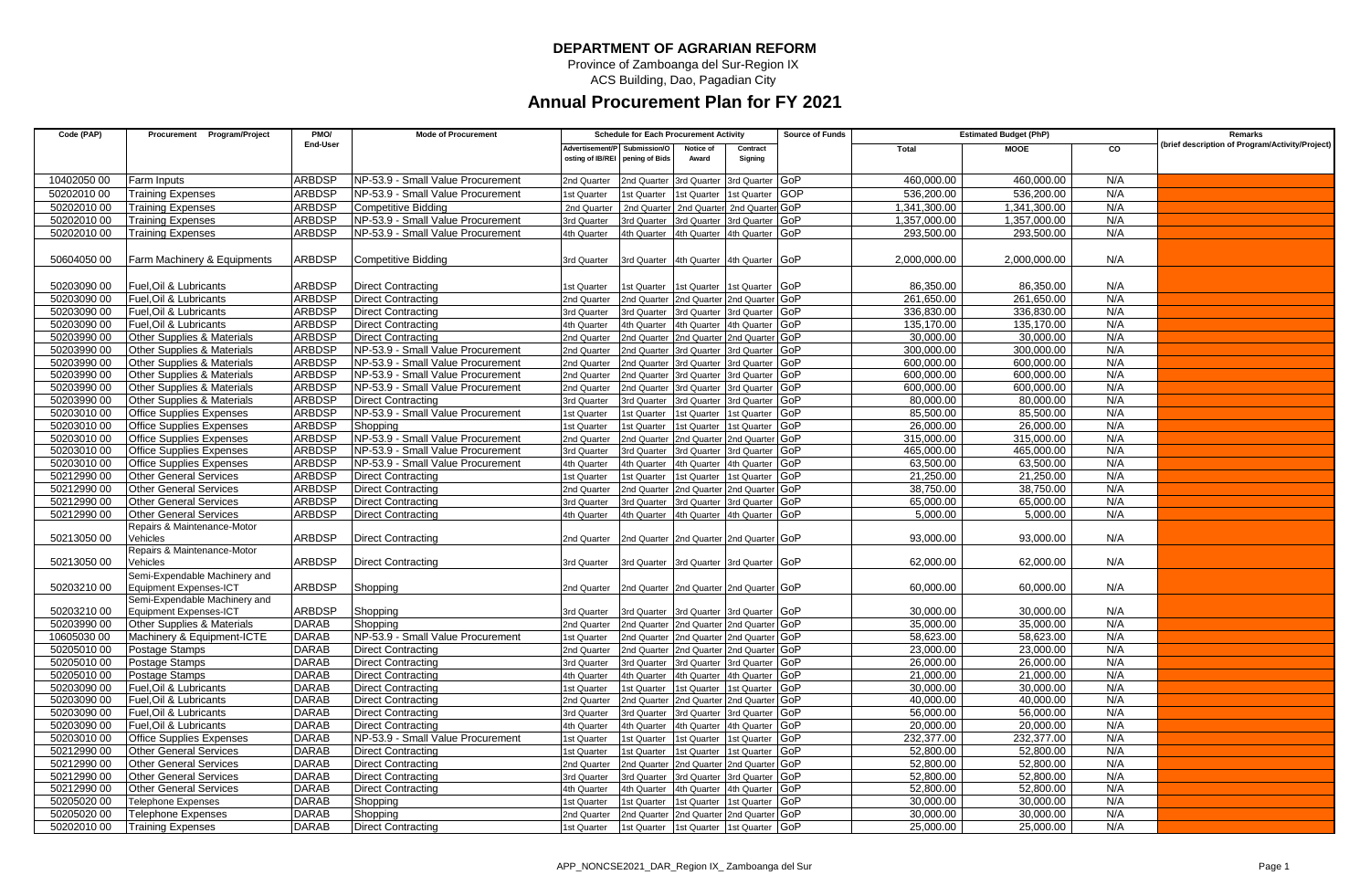| 50202010 00 | <b>Training Expenses</b>                         | <b>DARAB</b> | <b>Direct Contracting</b>                              | 2nd Quarter | 2nd Quarter 2nd Quarter 2nd Quarter GoP                 |                           | 29,000.00               | 29,000.00               | N/A        |  |
|-------------|--------------------------------------------------|--------------|--------------------------------------------------------|-------------|---------------------------------------------------------|---------------------------|-------------------------|-------------------------|------------|--|
| 50202010 00 | <b>Training Expenses</b>                         | <b>DARAB</b> | <b>Direct Contracting</b>                              | 3rd Quarter | 3rd Quarter<br>3rd Quarter                              | 3rd Quarter GoP           | 35,000.00               | 35,000.00               | N/A        |  |
| 50202010 00 | <b>Training Expenses</b>                         | <b>DARAB</b> | <b>Direct Contracting</b>                              | 4th Quarter | 4th Quarter<br>4th Quarter                              | 4th Quarter GoP           | 30,000.00               | 30,000.00               | N/A        |  |
| 50203090 00 | Fuel, Oil & Lubricants                           | <b>LEGAL</b> | <b>Direct Contracting</b>                              | 1st Quarter | st Quarter<br>1st Quarter                               | 1st Quarter GoP           | 17,000.00               | 17,000.00               | N/A        |  |
| 50203090 00 | Fuel, Oil & Lubricants                           | LEGAL        | <b>Direct Contracting</b>                              | 2nd Quarter | 2nd Quarter<br>2nd Quarter                              | 2nd Quarter GoP           | 38,000.00               | 38,000.00               | N/A        |  |
| 50203090 00 | Fuel, Oil & Lubricants                           | <b>LEGAL</b> | <b>Direct Contracting</b>                              | 3rd Quarter | 3rd Quarter<br><b>rd Quarter</b>                        | 3rd Quarter GoP           | 14,600.00               | 14,600.00               | N/A        |  |
| 50202010 00 | <b>Training Expenses</b>                         | <b>LEGAL</b> | NP-53.9 - Small Value Procurement                      | 1st Quarter | 1st Quarter<br>st Quarter                               | GoP<br>st Quarter         | 116,800.00              | 116,800.00              | N/A        |  |
| 50202010 00 | <b>Training Expenses</b>                         | <b>LEGAL</b> | NP-53.9 - Small Value Procurement                      | 2nd Quarter | 2nd Quarter<br>2nd Quarter                              | 2nd Quarter GoP           | 127,800.00              | 127,800.00              | N/A        |  |
| 50202010 00 | <b>Training Expenses</b>                         | <b>LEGAL</b> | NP-53.9 - Small Value Procurement                      | 3rd Quarter | 3rd Quarter<br>3rd Quarter                              | 3rd Quarter GoP           | 207,000.00              | 207,000.00              | N/A        |  |
| 50299070 01 | CD Asia Jurisprudence                            | <b>LEGAL</b> | <b>Direct Contracting</b>                              | 2nd Quarter | 2nd Quarter<br>2nd Quarter                              | 2nd Quarter GoP           | 58,000.00               | 58,000.00               | N/A        |  |
| 50299070 01 | CD Asia Jurisprudence                            | <b>LEGAL</b> | <b>Direct Contracting</b>                              | 3rd Quarter | 3rd Quarter<br>3rd Quarter                              | 3rd Quarter GoP           | 58,000.00               | 58,000.00               | N/A        |  |
| 50203010 00 | <b>Office Supplies Expenses</b>                  | <b>LEGAL</b> | NP-53.9 - Small Value Procurement                      | 1st Quarter | <b>st Quarter</b><br>st Quarter                         | 1st Quarter GoP           | 74,000.00               | 74,000.00               | N/A        |  |
| 50203010 00 | <b>Office Supplies Expenses</b>                  | LEGAL        | NP-53.9 - Small Value Procurement                      | 2nd Quarter | 2nd Quarter 2nd Quarter 2nd Quarter GoP                 |                           | 112,400.00              | 112,400.00              | N/A        |  |
| 50203010 00 | <b>Office Supplies Expenses</b>                  | <b>LEGAL</b> | NP-53.9 - Small Value Procurement                      | 3rd Quarter | 3rd Quarter<br>3rd Quarter                              | 3rd Quarter GoP           | 117,600.00              | 117,600.00              | N/A        |  |
| 50203010 00 | <b>Office Supplies Expenses</b>                  | <b>LEGAL</b> | NP-53.9 - Small Value Procurement                      | 4th Quarter | 4th Quarter<br>4th Quarter                              | 4th Quarter GoP           | 51,600.00               | 51,600.00               | N/A        |  |
| 50205030 00 | <b>Internet Subscription</b>                     | <b>LEGAL</b> | <b>Direct Contracting</b>                              | 2nd Quarter | 2nd Quarter 2nd Quarter 2nd Quarter GoP                 |                           | 48,000.00               | 48,000.00               | N/A        |  |
| 50212990 00 | <b>Other General Services</b>                    | LEGAL        | <b>Direct Contracting</b>                              | 1st Quarter | st Quarter<br>1st Quarter                               | 1st Quarter GoP           | 79,200.00               | 79,200.00               | N/A        |  |
| 50212990 00 | <b>Other General Services</b>                    | <b>LEGAL</b> | <b>Direct Contracting</b>                              | 2nd Quarter | 2nd Quarter<br>2nd Quarter                              | 2nd Quarter GoP           | 79,200.00               | 79,200.00               | N/A        |  |
| 50212990 00 | <b>Other General Services</b>                    | <b>LEGAL</b> | <b>Direct Contracting</b>                              | 3rd Quarter | 3rd Quarter<br>3rd Quarter                              | 3rd Quarter GoP           | 79,200.00               | 79,200.00               | N/A        |  |
| 50212990 00 | <b>Other General Services</b>                    | <b>LEGAL</b> | <b>Direct Contracting</b>                              | 4th Quarter | 4th Quarter<br>4th Quarter                              | 4th Quarter GoP           | 79,200.00               | 79,200.00               | N/A        |  |
| 50205020 00 | <b>Telephone Expenses</b>                        | <b>LEGAL</b> | <b>Direct Contracting</b>                              | 2nd Quarter | 2nd Quarter 2nd Quarter 2nd Quarter GoP                 |                           | 9,000.00                | 9,000.00                | N/A        |  |
| 50205020 00 | Telephone Expenses                               | <b>LEGAL</b> | <b>Direct Contracting</b>                              | 3rd Quarter | 3rd Quarter<br>3rd Quarter                              | 3rd Quarter GoP           | 9,000.00                | 9,000.00                | N/A        |  |
| 10605030 00 | Machinery & Equipment-ICTE                       | <b>LEGAL</b> | NP-53.9 - Small Value Procurement                      | 3rd Quarter | 3rd Quarter<br>3rd Quarter                              | 3rd Quarter GoP           | 100,000.00              | 100,000.00              | N/A        |  |
| 5021101000  | Legal Services                                   | <b>LEGAL</b> | <b>Direct Contracting</b>                              | 1st Quarter | 1st Quarter<br>1st Quarter                              | 1st Quarter GoP           | 12,500.00               | 12,500.00               | N/A        |  |
| 50211010 00 | <b>Legal Services</b>                            | <b>LEGAL</b> | <b>Direct Contracting</b>                              | 2nd Quarter | 2nd Quarter<br>2nd Quarter                              | 2nd Quarter GoP           | 32,500.00               | 32,500.00               | N/A        |  |
| 5021101000  | <b>Legal Services</b>                            | <b>LEGAL</b> | <b>Direct Contracting</b>                              | 3rd Quarter | 3rd Quarter<br>3rd Quarter                              | 3rd Quarter GoP           | 12,500.00               | 12,500.00               | N/A        |  |
| 5021101000  | <b>Legal Services</b>                            | <b>LEGAL</b> | <b>Direct Contracting</b>                              | 4th Quarter | 4th Quarter<br>4th Quarter                              | 4th Quarter GoP           | 22,000.00               | 22,000.00               | N/A        |  |
| 50212990 00 | <b>Other General Services</b>                    | <b>LTSP</b>  | <b>Direct Contracting</b>                              | 1st Quarter | 1st Quarter<br>st Quarter                               | 1st Quarter GoP           | 97,000.00               | 97,000.00               | N/A        |  |
| 50212990 00 | <b>Other General Services</b>                    | <b>LTSP</b>  | <b>Direct Contracting</b>                              | 2nd Quarter | 2nd Quarter 2nd Quarter                                 | 2nd Quarter GoP           | 97,000.00               | 97.000.00               | N/A        |  |
| 50212990 00 | <b>Other General Services</b>                    | <b>LTSP</b>  | <b>Direct Contracting</b>                              | 3rd Quarter | 3rd Quarter<br><b>rd Quarter</b>                        | 3rd Quarter GoP           | 97.000.00               | 97.000.00               | N/A        |  |
| 50212990 00 | <b>Other General Services</b>                    | <b>LTSP</b>  | <b>Direct Contracting</b>                              | 4th Quarter | 4th Quarter<br>4th Quarter                              | 4th Quarter GoP           | 97,000.00               | 97,000.00               | N/A        |  |
| 50207010 00 |                                                  | <b>LTSP</b>  |                                                        | 1st Quarter | 1st Quarter<br>st Quarter                               | 1st Quarter GoP           | 153.000.00              | 153.000.00              | N/A        |  |
| 50207010 00 | <b>Survey Expenses</b><br><b>Survey Expenses</b> | <b>LTSP</b>  | <b>Direct Contracting</b>                              | 2nd Quarter |                                                         | 2nd Quarter GoP           | 153,000.00              | 153,000.00              | N/A        |  |
| 50207010 00 | <b>Survey Expenses</b>                           | <b>LTSP</b>  | <b>Direct Contracting</b><br><b>Direct Contracting</b> | 3rd Quarter | 2nd Quarter<br>2nd Quarter<br>3rd Quarter<br>rd Quarter | rd Quarter GoP            | 153,000.00              | 153,000.00              | N/A        |  |
| 50207010 00 |                                                  | <b>LTSP</b>  |                                                        |             |                                                         | GoP<br>4th Quarter        | 153.000.00              | 153.000.00              | N/A        |  |
|             | <b>Survey Expenses</b>                           |              | <b>Direct Contracting</b>                              | 4th Quarter | 4th Quarter<br>4th Quarter                              | st Quarter GoP            | 28,000.00               | 28,000.00               |            |  |
| 50202010 00 | <b>Training Expenses</b>                         | <b>LTSP</b>  | NP-53.9 - Small Value Procurement                      | 1st Quarter | st Quarter<br>st Quarter                                |                           |                         |                         | N/A<br>N/A |  |
| 50202010 00 | <b>Training Expenses</b>                         | LTSP         | NP-53.9 - Small Value Procurement                      | 2nd Quarter | 2nd Quarter<br>2nd Quarter                              | 2nd Quarter GoP           | 48,000.00<br>89.000.00  | 48,000.00<br>89.000.00  | N/A        |  |
| 50202010 00 | <b>Training Expenses</b>                         | <b>LTSP</b>  | NP-53.9 - Small Value Procurement                      | 3rd Quarter | 3rd Quarter<br>rd Quarter                               | rd Quarter GoP<br>GoP     |                         |                         | N/A        |  |
| 50202010 00 | <b>Training Expenses</b>                         | <b>LTSP</b>  | NP-53.9 - Small Value Procurement                      | 4th Quarter | 4th Quarter<br>4th Quarter                              | 4th Quarter               | 88,000.00<br>42.000.00  | 88,000.00<br>42.000.00  |            |  |
| 50203090 00 | Fuel, Oil & Lubricants                           | <b>LTSP</b>  | <b>Direct Contracting</b>                              | 1st Quarter | st Quarter<br>1st Quarter                               | st Quarter GoP            |                         |                         | N/A        |  |
| 50203090 00 | Fuel, Oil & Lubricants                           | <b>LTSP</b>  | <b>Direct Contracting</b>                              | 2nd Quarter | 2nd Quarter<br>2nd Quarter                              | 2nd Quarter GoP           | 48,000.00<br>136.000.00 | 48,000.00<br>136.000.00 | N/A<br>N/A |  |
| 50203090 00 | Fuel, Oil & Lubricants                           | <b>LTSP</b>  | <b>Direct Contracting</b>                              | 3rd Quarter | 3rd Quarter<br><b>rd Quarter</b>                        | 3rd Quarter GoP<br>GoP    |                         |                         |            |  |
| 50203090 00 | Fuel, Oil & Lubricants                           | <b>LTSP</b>  | <b>Direct Contracting</b>                              | 4th Quarter | 4th Quarter<br>4th Quarter                              | 4th Quarter               | 89,000.00               | 89,000.00               | N/A        |  |
| 50203990 00 | Other Supplies & Materials                       | LTSP         | Shopping                                               | 1st Quarter | 1st Quarter<br>st Quarter                               | 1st Quarter GoP           | 15,000.00               | 15,000.00               | N/A        |  |
| 50203990 00 | Other Supplies & Materials                       | <b>LTSP</b>  | Shopping                                               | 2nd Quarter | 2nd Quarter<br>2nd Quarter                              | 2nd Quarter GoP           | 24,000.00               | 24,000.00               | N/A        |  |
| 50203990 00 | Other Supplies & Materials                       | LTSP         | Shopping                                               | 3rd Quarter | 3rd Quarter<br>rd Quarter                               | GoP<br><b>Ird Quarter</b> | 45,000.00               | 45,000.00               | N/A        |  |
| 50203990 00 | Other Supplies & Materials                       | <b>LTSP</b>  | Shopping                                               | 4th Quarter | 4th Quarter<br>4th Quarter                              | <b>GoP</b><br>4th Quarter | 45,000.00               | 45,000.00               | N/A        |  |
| 50213050 00 | Repairs & Maintenance-Motor Vehicles             | <b>STOD</b>  | NP-53.9 - Small Value Procurement                      | 1st Quarter | 1st Quarter<br>1st Quarter                              | 1st Quarter GoP           | 79,500.00               | 79,500.00               | N/A        |  |
| 50213050 00 | Repairs & Maintenance-Motor Vehicles             | <b>STOD</b>  | NP-53.9 - Small Value Procurement                      | 2nd Quarter | 2nd Quarter<br>2nd Quarter                              | 2nd Quarter GoP           | 79,500.00               | 79,500.00               | N/A        |  |
| 50213050 00 | Repairs & Maintenance-Motor Vehicles             | <b>STOD</b>  | NP-53.9 - Small Value Procurement                      | 3rd Quarter | 3rd Quarter<br>3rd Quarter                              | 3rd Quarter GoP           | 79,500.00               | 79,500.00               | N/A        |  |
| 50213050 00 | Repairs & Maintenance-Motor Vehicles             | <b>STOD</b>  | NP-53.9 - Small Value Procurement                      | 4th Quarter | 4th Quarter<br>4th Quarter                              | 4th Quarter GoP           | 79,500.00               | 79,500.00               | N/A        |  |
| 50204010 00 | Water Expenses                                   | <b>STOD</b>  | <b>Direct Contracting</b>                              | 1st Quarter | st Quarter<br>st Quarter                                | GoP<br>st Quarter         | 117,000.00              | 117,000.00              | N/A        |  |
| 50204020 00 | <b>Electricity Expenses</b>                      | <b>STOD</b>  | <b>Direct Contracting</b>                              | 1st Quarter | 1st Quarter<br>st Quarter                               | 1st Quarter GoP           | 880,000.00              | 880,000.00              | N/A        |  |
| 50205010 00 | Postage & Courier Expenses                       | <b>STOD</b>  | <b>Direct Contracting</b>                              | 1st Quarter | 1st Quarter 1st Quarter 1st Quarter GoP                 |                           | 50,000.00               | 50,000.00               | N/A        |  |